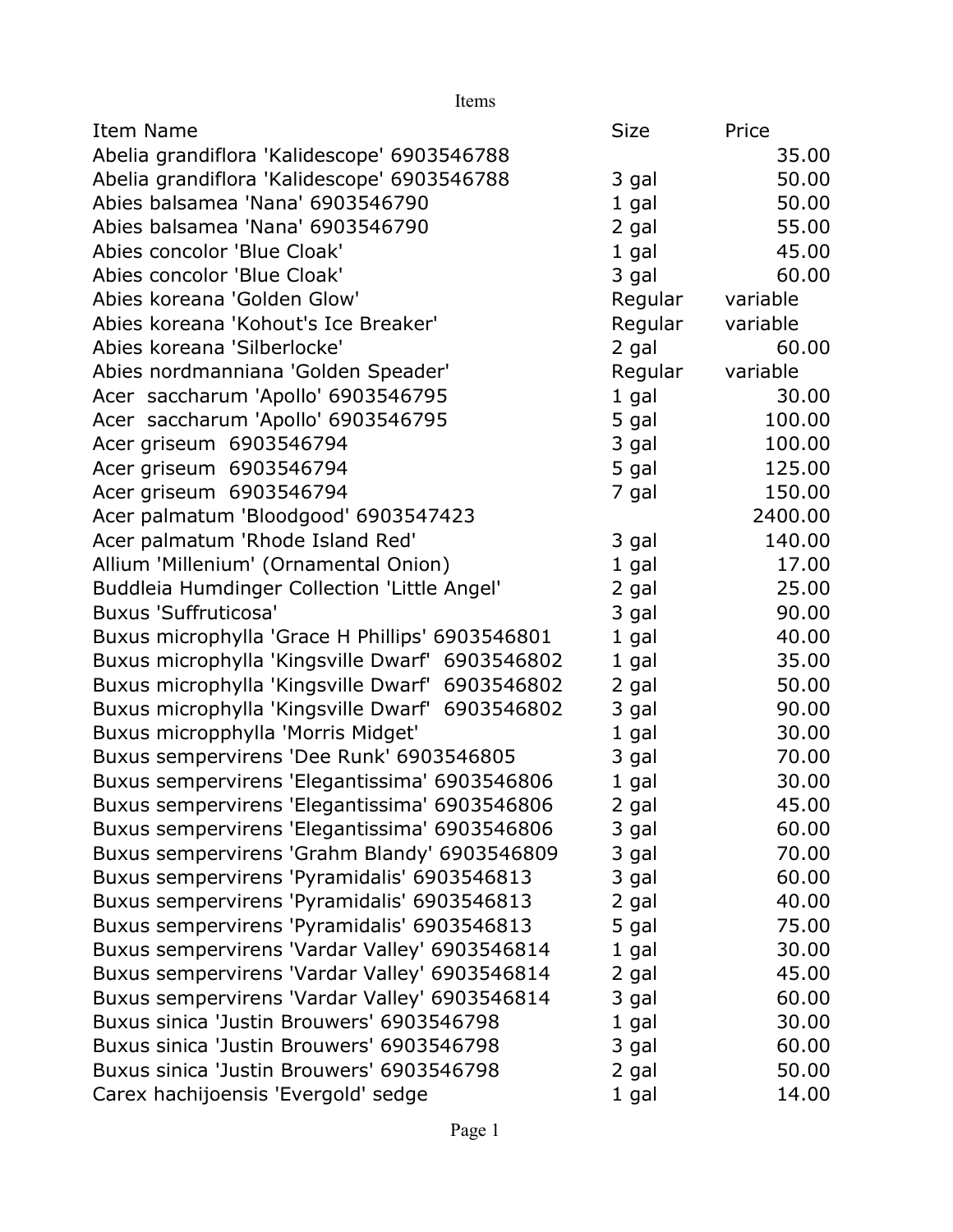| Items                                              |         |          |
|----------------------------------------------------|---------|----------|
| Carex morrowi 'Ice Dance'                          | 1 gal   | 14.00    |
| Carpinus betulus 'Columnaris Nana' 6903547419      | 5 gal   | 80.00    |
| Cedrus atlantica 'Sapphire Nymph'                  | $1$ ga; | 50.00    |
| Cedrus deodara 'Compacta' 6903546821               |         | 90.00    |
| Cedrus deodara 'Electra Blue'                      | Regular | variable |
| Cedrus deodara 'Feeling Blue' 6903547405           |         | 60.00    |
| Cedrus deodara 'Gold Cascade'                      | 6 gal   | 250.00   |
| Cedrus deodara 'Gold Horizon'                      | Regular | variable |
| Cedrus deodara 'Silver Mist' 6903546826            | $1$ gal | 30.00    |
| Cedrus deodara 'Silver Mist' 6903546826            | 3 gal   | 110.00   |
| Cephalotaxus harringtonia 'Fastigiata' 6903546827  | $1$ gal | 40.00    |
| Cephalotaxus harringtonia 'Korean Gold' 6903546829 | 1 gal   | 40.00    |
| Cephalotaxus harringtonia 'Korean Gold' 6903546829 | 3 gal   | 70.00    |
| Chamaecyparis obtusa 'Aurora'                      | 1 gal   | 30.00    |
| Chamaecyparis obtusa 'Chirimen'                    | 2 gal   | 65.00    |
| Chamaecyparis obtusa 'Confucius' 6903546850        | 3 gal   | 90.00    |
| Chamaecyparis obtusa 'Confucius' 6903546850        | 5 gal   | 150.00   |
| Chamaecyparis obtusa 'Coralliformis' 6903546854    |         | 40.00    |
| Chamaecyparis obtusa 'Filicoides Aurea'            | 3 gal   | 70.00    |
| Chamaecyparis obtusa 'Filicoides Compacta'         | 1 gal   | 35.00    |
| Chamaecyparis obtusa 'Filicoides Compacta'         | 3 gal   | 70.00    |
| Chamaecyparis obtusa 'Filicoides Nana' 6903546863  |         | 60.00    |
| Chamaecyparis obtusa 'Filicoides Nana' 6903546863  | 3 gal   | 75.00    |
| Chamaecyparis obtusa 'Filicoides'                  | 5 gal   | 110.00   |
| Chamaecyparis obtusa 'Golden Whorl' 6903546865     | 3 gal   | 75.00    |
| Chamaecyparis obtusa 'Golden Whorl' 6903546865     | 1 gal   | 30.00    |
| Chamaecyparis obtusa 'Gracillis'                   | 3 gal   | 75.00    |
| Chamaecyparis obtusa 'Graciosa' 6903546866         | 2 gal   | 60.00    |
| Chamaecyparis obtusa 'Graciosa' 6903546866         | 3 gal   | 75.00    |
| Chamaecyparis obtusa 'Kamaeni Hiba' 6903546873     | 7 gal   | 100.00   |
| Chamaecyparis obtusa 'Kamaeni Hiba' 6903546873     | 3 gal   | 75.00    |
| Chamaecyparis obtusa 'Kerdalo' 6903546876          | 3 gal   | 60.00    |
| Chamaecyparis obtusa 'Kosteri' 6903546878          | 3 gal   | 60.00    |
| Chamaecyparis obtusa 'Kosteri' 6903546878          | 1 gal   | 35.00    |
| Chamaecyparis obtusa 'Limerick' 6903546880         | $1$ gal | 30.00    |
| Chamaecyparis obtusa 'Limerick' 6903546880         | 2 gal   | 50.00    |
| Chamaecyparis obtusa 'Limerick' 6903546880         | 3 gal   | 80.00    |
| Chamaecyparis obtusa 'Little Ann' 6903546883       | 2 gal   | 45.00    |
| Chamaecyparis obtusa 'Little Ann' 6903546883       | 3 gal   | 90.00    |
| Chamaecyparis obtusa 'Lynn's Ceramic' 6903546887   | 3 gal   | 85.00    |
| Chamaecyparis obtusa 'Mariesii' 6903546888         | 3 gal   | 60.00    |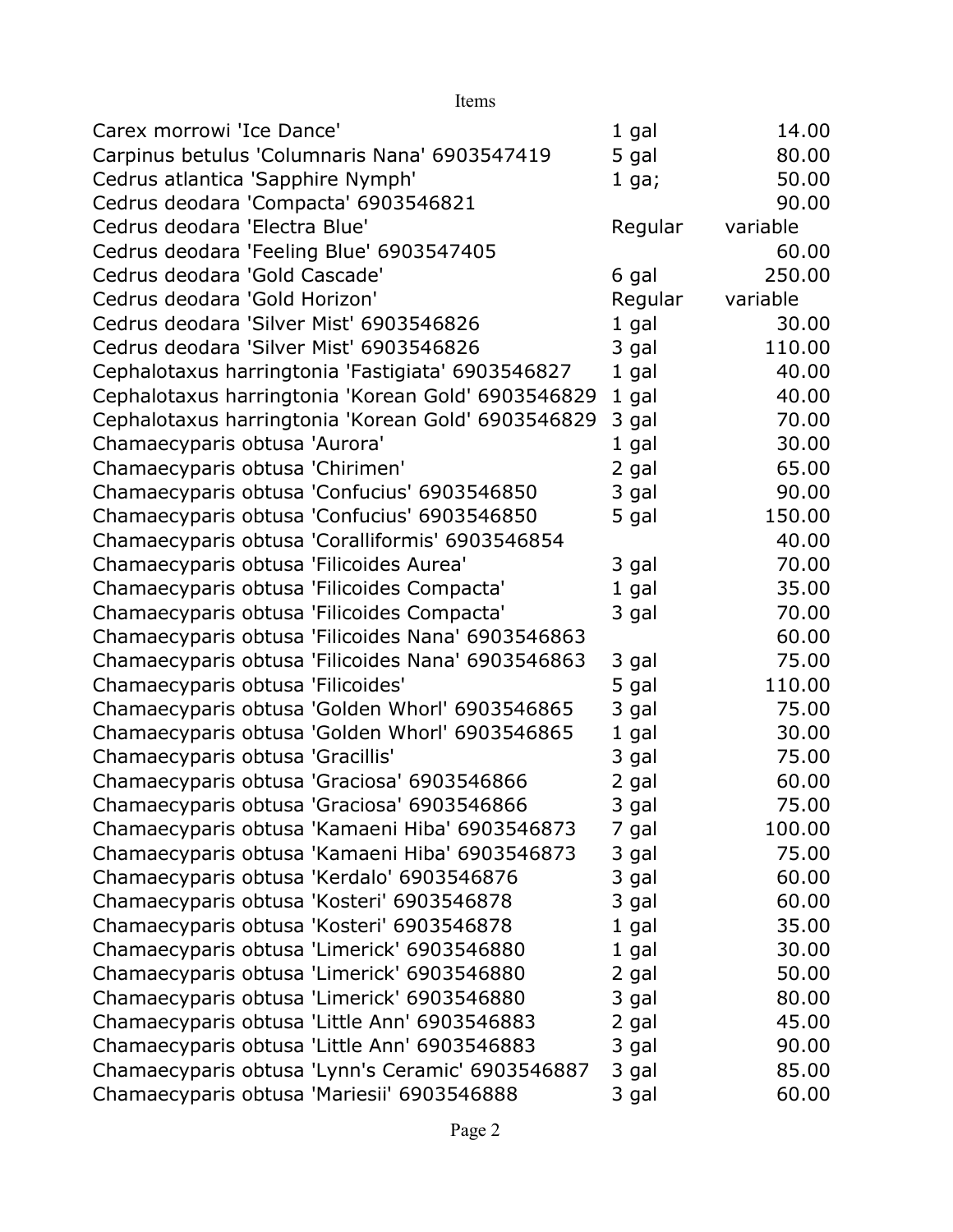| Chamaecyparis obtusa 'Meroke' 6903546891  |                                                   | $1$ gal    | 30.00  |
|-------------------------------------------|---------------------------------------------------|------------|--------|
| Chamaecyparis obtusa 'Meroke' 6903546891  |                                                   | 3 gal      | 60.00  |
| Chamaecyparis obtusa 'Meroke' 6903546891  |                                                   | 2 gal      | 30.00  |
|                                           | Chamaecyparis obtusa 'Nana Contorta' 6903546898   | 3 gal      | 65.00  |
|                                           | Chamaecyparis obtusa 'Nana Contorta' 6903546898   | $1$ gal    | 30.00  |
|                                           | Chamaecyparis obtusa 'Nana Gracilis' 6903546899   | $1$ gal    | 30.00  |
|                                           | Chamaecyparis obtusa 'Nana Gracilis' 6903546899   | 3 gal      | 65.00  |
|                                           | Chamaecyparis obtusa 'Nana Gracilis' 6903546899   | 5 gal      | 75.00  |
| Chamaecyparis obtusa 'Nana Lutea'         |                                                   | 1 gal      | 40.00  |
| Chamaecyparis obtusa 'Nana Lutea'         |                                                   | 5 gal      | 90.00  |
| Chamaecyparis obtusa 'Nana Lutea'         |                                                   | 3 gal      | 75.00  |
| Chamaecyparis obtusa 'Nana Pyramidalis'   |                                                   | 1 gal      | 40.00  |
| Chamaecyparis obtusa 'Pygmea Aurescens'   |                                                   | 3 gal      | 75.00  |
|                                           | Chamaecyparis obtusa 'Rigid Dwarf' 6903547388     | 2 gal      | 55.00  |
|                                           | Chamaecyparis obtusa 'Rigid Dwarf' 6903547388     | $1$ gal    | 45.00  |
|                                           | Chamaecyparis obtusa 'Rigid Dwarf' 6903547388     | 3 gal      | 75.00  |
| Chamaecyparis obtusa 'Spirited'           |                                                   | 5 gal      | 75.00  |
|                                           | Chamaecyparis obtusa 'Sunspray' 6903546922        | 3 gal      | 80.00  |
|                                           | Chamaecyparis obtusa 'Torulosa Nana' 6903546925   | 2 gal      | 45.00  |
| Chamaecyparis obtusa 'Verdoni' 6903546929 |                                                   | 5 gal      | 90.00  |
| Chamaecyparis obtusa 'Verdoni' 6903546929 |                                                   | 3 gal      | 75.00  |
|                                           | Chamaecyparis obtusa 'Verkades Golden' 6903546931 | 5 gal      | 90.00  |
|                                           | Chamaecyparis obtusa 'Well's Special' 6903546933  | 5 gal      | 150.00 |
|                                           | Chamaecyparis obtusa 'Well's Special' 6903546933  | 2 gal      | 35.00  |
|                                           | Chamaecyparis obtusa 'Well's Special' 6903546933  | 3 gal      | 125.00 |
| Chamaecyparis obtusa 'Reissi' 6903546914  |                                                   | $1$ gal    | 40.00  |
| Chamaecyparis obtusa 'Reissi' 6903546914  |                                                   | 3 gal      | 65.00  |
| Chamaecyparis obtusa 'Reissi' 6903546914  |                                                   | 5 gal      | 75.00  |
| Chamaecyparis pisfera 'Pygmea Aurea'      |                                                   | 4 gal      | 45.00  |
|                                           | Chamaecyparis pisfera 'True Blue' 6903546964      | 3 gal      | 60.00  |
|                                           | Chamaecyparis pisifera 'Baby Blue Ice' 6903546935 |            | 65.00  |
|                                           | Chamaecyparis pisifera 'Clouded Sky' 6903546938   | 2 gal      | 45.00  |
|                                           | Chamaecyparis pisifera 'Clouded Sky' 6903546938   | 3 gal      | 70.00  |
|                                           | Chamaecyparis pisifera 'Curly Tops' 6903546939    | 3 gal      | 70.00  |
|                                           | Chamaecyparis pisifera 'Devon Cream' 6903546941   | $1$ gal    | 30.00  |
|                                           | Chamaecyparis pisifera 'Devon Cream' 6903546941   | 2 gal      | 45.00  |
|                                           | Chamaecyparis pisifera 'Devon Cream' 6903546941   | 3 gal      | 70.00  |
|                                           | Chamaecyparis pisifera 'Dwarf Blue' 6903546943    | 2 gal      | 50.00  |
|                                           | Chamaecyparis pisifera 'Dwarf Blue' 6903546943    | $1$ gal    | 30.00  |
|                                           | Chamaecyparis pisifera 'Dwarf Blue' 6903546943    | $11/2$ gal | 45.00  |
|                                           | Chamaecyparis pisifera 'Lemon Thread' 6903546944  | 1 gal      | 30.00  |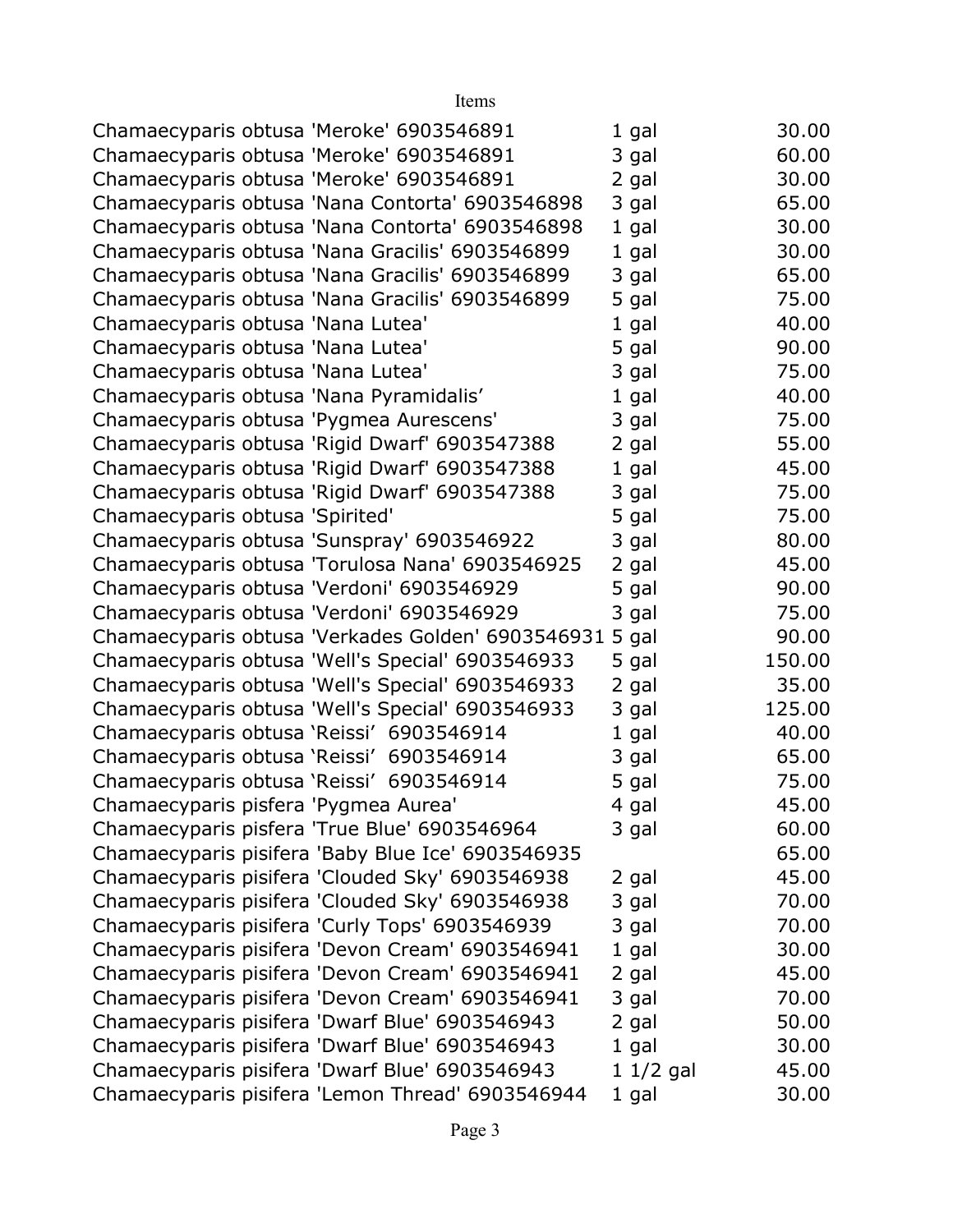| Chamaecyparis pisifera 'Lemon Thread' 6903546944          | 3 gal   |              | 65.00    |
|-----------------------------------------------------------|---------|--------------|----------|
| Chamaecyparis pisifera 'Miko' 6903546951                  | 3 gal   |              | 65.00    |
| Chamaecyparis pisifera 'Monstrosa' 6903546955             | 5 gal   |              | 75.00    |
| Chamaecyparis pisifera 'Monstrosa' 6903546955             | 3 gal   |              | 75.00    |
| Chamaecyparis pisifera 'Spaan's Cannonball'               |         | 3 gal (young | 60.00    |
| Chamaecyparis pisifera 'Spaan's Cannonball'               | 3 gal   |              | 75.00    |
| Chamaecyparis pisifera 'Spaan's Cannonball'               | 1 gal   |              | 30.00    |
| Chamaecyparis pisifera 'Tsukomo' 6903546965               | 1 gal   |              | 30.00    |
| Chamaecyparis pisifera 'Tsukomo' 6903546965               | 2 gal   |              | 50.00    |
| Chamaecyparis pisifera 'Tsukomo' 6903546965               | 3 gal   |              | 70.00    |
| Chamaecyparis pisifera 'White Pygmy' 6903546968           |         |              | 25.00    |
| Chamaecyparis thyoides 'Dilworth Varigata' 69035469.3 gal |         |              | 60.00    |
| Chamaecyparis thyoides 'Little Jamie' 6903546976          | 7 gal   |              | 90.00    |
| Chamaecyparis thyoides 'Meth Dwarf' 6903546979            | 5 gal   |              | 60.00    |
| Chamaecyparis thyoides 'Red Velvet'                       | 3 gal   |              | 60.00    |
| Chamaecyparis thyoides 'Shiva' 6903546983                 |         |              | 25.00    |
| Chamaecyparis thyoides 'Top Point'                        | 5 gal   |              | variable |
| Chamaecypraris obtusa 'Sun Spray'                         | 3 gal   |              | 80.00    |
| Chamaecypris obtusa 'Confucius'                           | 3 gal   |              | 90.00    |
| Chamaecypris obtusa 'Confucius'                           | 5 gal   |              | 150.00   |
| Chamaecypris obtusa 'Kamanea Hiba'                        | 3 gal   |              | 75.00    |
| Chamaecypris obtusa 'Philicoides'                         | 5 gal   |              | 110.00   |
| Cornus alternifolia 'Golden Shadow'                       | 3 gal   |              | 125.00   |
| Cornus officinalis                                        | 3 gal   |              | 60.00    |
| Cryptomeria 'Araucariodes'                                | 1 gal   |              | 30.00    |
| Cryptomeria japonica 'Black Dragon' 6903546993            | 7 gal   |              | 90.00    |
| Cryptomeria japonica 'Buckey Scope' 6903546994            | 2 gal   |              | 45.00    |
| Cryptomeria japonica 'Buckey Scope' 6903546994            | 3 gal   |              | 65.00    |
| Cryptomeria japonica 'Buckey Scope' 6903546994            | 5 gal   |              | 125.00   |
| Cryptomeria japonica 'Compacta' 6903546996                |         |              | 25.00    |
| Cryptomeria japonica 'Compressa' 6903546997               |         |              | 35.00    |
| Cryptomeria japonica 'Cristata' 6903546999                | 3 gal   |              | 100.00   |
| Cryptomeria japonica 'Ed Wood' 6903547000                 | 3 gal   |              | 60.00    |
| Cryptomeria japonica 'Ed Wood' 6903547000                 | 1 gal   |              | 30.00    |
| Cryptomeria japonica 'Ed Wood' 6903547000                 | 2 gal   |              | 45.00    |
| Cryptomeria japonica 'Giokumo' 6903547001                 | 3 gal   |              | 90.00    |
| Cryptomeria japonica 'Giokumo' 6903547001                 | $1$ gal |              | 35.00    |
| Cryptomeria japonica 'Globosa Nana' 6903547007            | 5 gal   |              | 80.00    |
| Cryptomeria japonica 'Hino' 6903547009                    | 1 gal   |              | 40.00    |
| Cryptomeria japonica 'Komodo Dragon'                      | 1 gal   |              | 30.00    |
| Cryptomeria japonica 'Koshyi' 6903547011                  | 1 gal   |              | 40.00    |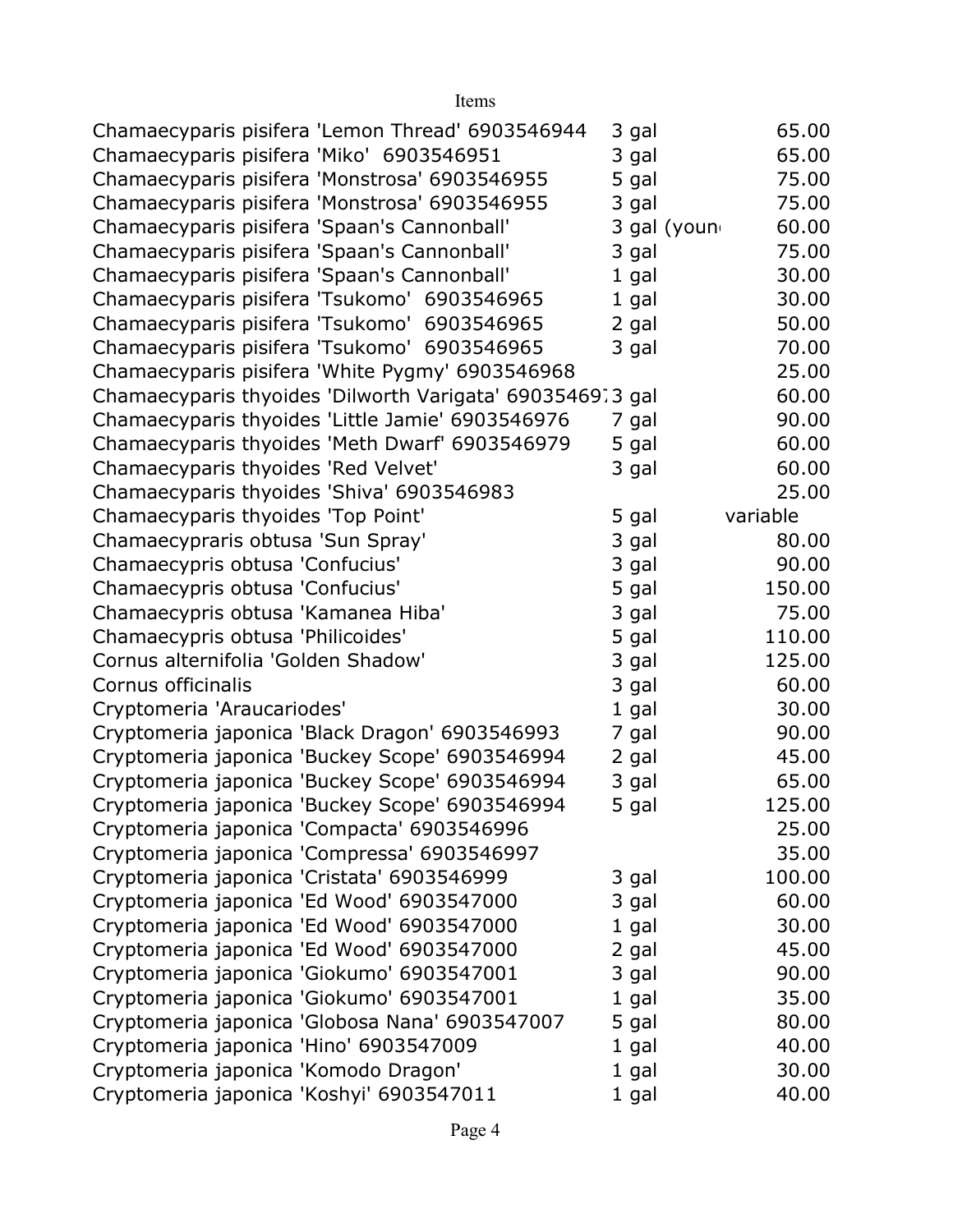| Items                                              |         |        |
|----------------------------------------------------|---------|--------|
| Cryptomeria japonica 'Koshyi' 6903547011           | 2 gal   | 45.00  |
| Cryptomeria japonica 'Koshyi' 6903547011           | 3 gal   | 60.00  |
| Cryptomeria japonica 'Kukumiya' 6903547014         | 2 gal   | 50.00  |
| Cryptomeria japonica 'Kukumiya' 6903547014         | 3 gal   | 85.00  |
| Cryptomeria japonica 'Kukumiya' 6903547014         | 1 gal   | 35.00  |
| Cryptomeria japonica 'Kukumiya' 6903547014         | 5 gal   | 100.00 |
| Cryptomeria japonica 'Little Champion'             | 1 gal   | 30.00  |
| Cryptomeria japonica 'Little Champion'             | 3 gal   | 75.00  |
| Cryptomeria japonica 'Nana Albo Spica' 6903547022  | 1 gal   | 35.00  |
| Cryptomeria japonica 'Nana Albo Spica' 6903547022  | 3 gal   | 75.00  |
| Cryptomeria japonica 'Nana' 6903547020             | 2 gal   | 45.00  |
| Cryptomeria japonica 'Nana' 6903547020             | 3 gal   | 60.00  |
| Cryptomeria japonica 'Spiral Liter'                | 1 gal   | 35.00  |
| Cryptomeria japonica 'Tarheel Blue'                | 3 gal   | 90.00  |
| Cryptomeria Japonica 'Yellow Twig' 6903547409      | 3 gal   | 75.00  |
| Cupressus nootkatensis 'Green Arrow' 6903546838    | 3 gal   | 75.00  |
| Cupressus nootkatensis 'Green Arrow' 6903546838    | 2 gal   | 45.00  |
| Cupressus nootkatensis 'Green Arrow' 6903546838    | 5 gal   | 125.00 |
| Cupressus nootkatensis 'Pendula'                   | 1 gal   | 30.00  |
| Cupressus nootkatensis 'Pendula'                   | 5 gal   | 175.00 |
| Cupressus nootkatensis 'Sparkling Arrow'           | 1 Gal   | 50.00  |
| Cupressus x leylandii 'Golconda'                   | 2 gal   | 45.00  |
| Cupressus x leylandii 'Gold Rider' 6903547034      | $1$ gal | 30.00  |
| Cupressus x leylandii 'Gold Rider' 6903547034      | 2 gal   | 45.00  |
| Forsythia x intermedia 'Kolgold' 6903547416        | 2 gal   | 50.00  |
| Forsythia x intermedia 'Kolgold' 6903547416        | 3 gal   | 60.00  |
| Gingko biloba 'Green Pagoda' 6903547039            | 1 gal   | 40.00  |
| Gingko biloba 'Green Pagoda' 6903547039            | 3 gal   | 100.00 |
| Ginko biloba 'Chi Chi'                             | 1 gal   | 50.00  |
| Ginko biloba 'Fastigata'                           | 3 gal   | 60.00  |
| Ginko biloba 'Green Pagoda'                        | 1 gal   | 50.00  |
| Ginko biloba 'Mariken' 6903547420                  | 1 gal   | 50.00  |
| Ginko biloba 'Thelma'                              | 1 gal   | 50.00  |
| Hydrangea quercifolia 'Munchkin' 6903547418        | 3 gal   | 80.00  |
| Hydrangea quercifolia 'Munchkin' 6903547418        | 2 gal   | 60.00  |
| Ilex crenata 'Green Pagoda' 6903547044             |         | 30.00  |
| Ilex crenata 'Sky Pencil' 6903547045               | 3 gal   | 60.00  |
| Iris 'Tenax'                                       | 1 gal   | 25.00  |
| Juniperus 'Pingii" 6903547077                      |         | 75.00  |
| Juniperus chinensis 'Kaizuka Variegata' 6903547047 | 1 gal   | 30.00  |
| Juniperus chinensis 'Kaizuka Variegata' 6903547047 | 3 gal   | 60.00  |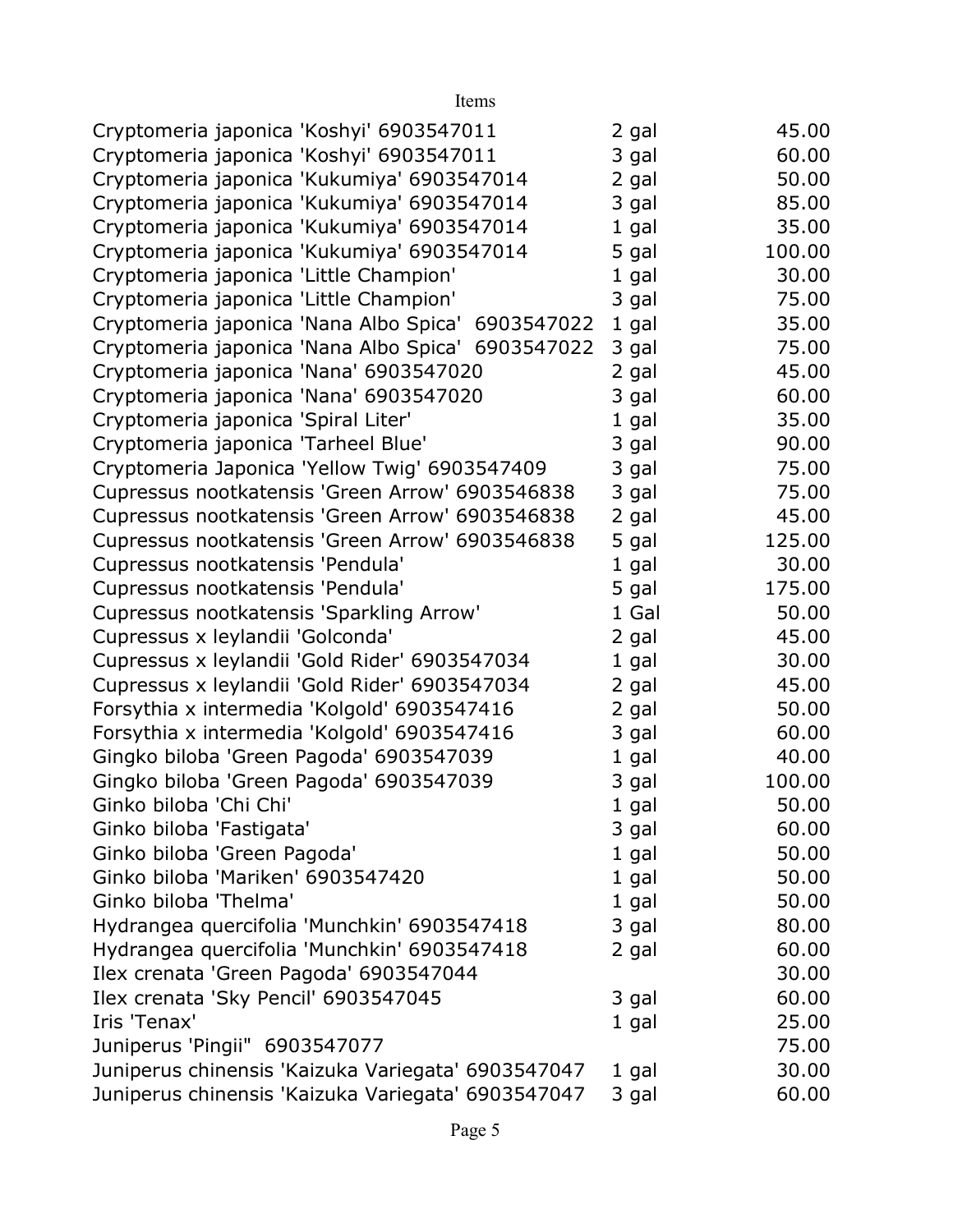| Juniperus chinensis 'Plumosia Aurea'                    | 3 gal   |          | 70.00  |
|---------------------------------------------------------|---------|----------|--------|
| Juniperus chinensis 'Shimpaku Fudu' (blue)              | 2 gal   |          | 45.00  |
| Juniperus chinensis 'Shimpaku Fudu' (blue)              | 3 gal   |          | 60.00  |
| Juniperus chinensis 'Shimpaku Fudu' (blue)              | $1$ gal |          | 35.00  |
| Juniperus chinensis 'Shimpaku' 6903547051               | $1$ gal |          | 30.00  |
| Juniperus chinensis 'Shimpaku' 6903547051               | 3 gal   |          | 75.00  |
| Juniperus communis 'Compressa Minature' 690354705 1 gal |         |          | 30.00  |
| Juniperus communis 'Compressa Minature' 690354705 2 gal |         |          | 45.00  |
| Juniperus communis 'Echiniformis' 6903547059            | 1 gal   |          | 40.00  |
| Juniperus communis 'Garden Miniature'                   | $1$ gal |          | 35.00  |
| Juniperus communis 'Gold Cone' 6903547060               | $1$ gal |          | 30.00  |
| Juniperus communis 'Gold Cone' 6903547060               | 2 gal   |          | 45.00  |
| Juniperus communis 'Gold Cone' 6903547060               | 3 gal   |          | 85.00  |
| Juniperus conferta 'All Gold' 6903547073                | $1$ gal |          | 30.00  |
| Juniperus conferta 'All Gold' 6903547073                | 2 gal   |          | 45.00  |
| Juniperus conferta 'Hikari'                             | 1 gal   |          | 30.00  |
| Juniperus horizontalis 'Copper Harbor'                  | $1$ gal |          | 35.00  |
| Juniperus horizontalis 'Lime Glow'                      | $1$ gal |          | 35.00  |
| Juniperus horizontalis 'Mother Lode' 6903547074         | $1$ gal |          | 30.00  |
| Juniperus horizontalis 'Mother Lode' 6903547074         | 2 gal   |          | 45.00  |
| Juniperus procumbans 'Nana'                             | $1$ gal |          | 30.00  |
| Juniperus procumbans 'Nana'                             | 3 gal   |          | 75.00  |
| Juniperus squamata 'Blue Star' 6903547085               | 3 gal   |          | 60.00  |
| Juniperus X media 'Plumosa Aurea' 6903547087            | $1$ gal |          | 30.00  |
| Juniperus X media 'Plumosa Aurea' 6903547087            | 2 gal   |          | 45.00  |
| Juniperus x media 'Saybrook Gold'                       | 1 gal   |          | 35.00  |
| Larix decidua 'Cherry Valley'                           | Regular | variable |        |
| Larix decidua 'Horstmann's Recurved'                    | Regular | variable |        |
| Larix decidua 'Puli'                                    | Regular | variable |        |
| Larix kaempferi 'Paper Lanterns'                        | Regular | variable |        |
| Larix laricina 'Blue Sparkler'                          | Regular | variable |        |
| Ligustrum japonica 'Rotundifolium' 6903547090           | $1$ gal |          | 30.00  |
| Ligustrum japonica 'Rotundifolium' 6903547090           | 2 gal   |          | 40.00  |
| Ligustrum japonica 'Rotundifolium' 6903547090           | 3 gal   |          | 60.00  |
| Ligustrum sinense 'Wimbei' (Wimbush) 6903547092         | $1$ gal |          | 35.00  |
| Ligustrum sinense 'Wimbei' (Wimbush) 6903547092         | 3 gal   |          | 65.00  |
| Liquidamber styraciflua 'Slender Silhouette'            | 3 gal   |          | 125.00 |
| Liquidamber styraciflua 'Slender Silhouette'            | 5 gal   |          | 150.00 |
| Liquidamber styraciflua 'Slender Silhouette'            | 7 gal   |          | 175.00 |
| Liriope muscari 'Variegata'                             | 1 gal   |          | 17.00  |
| Lonicera nitida 'Baggensen's Gold' 6903547094           |         |          | 30.00  |

Items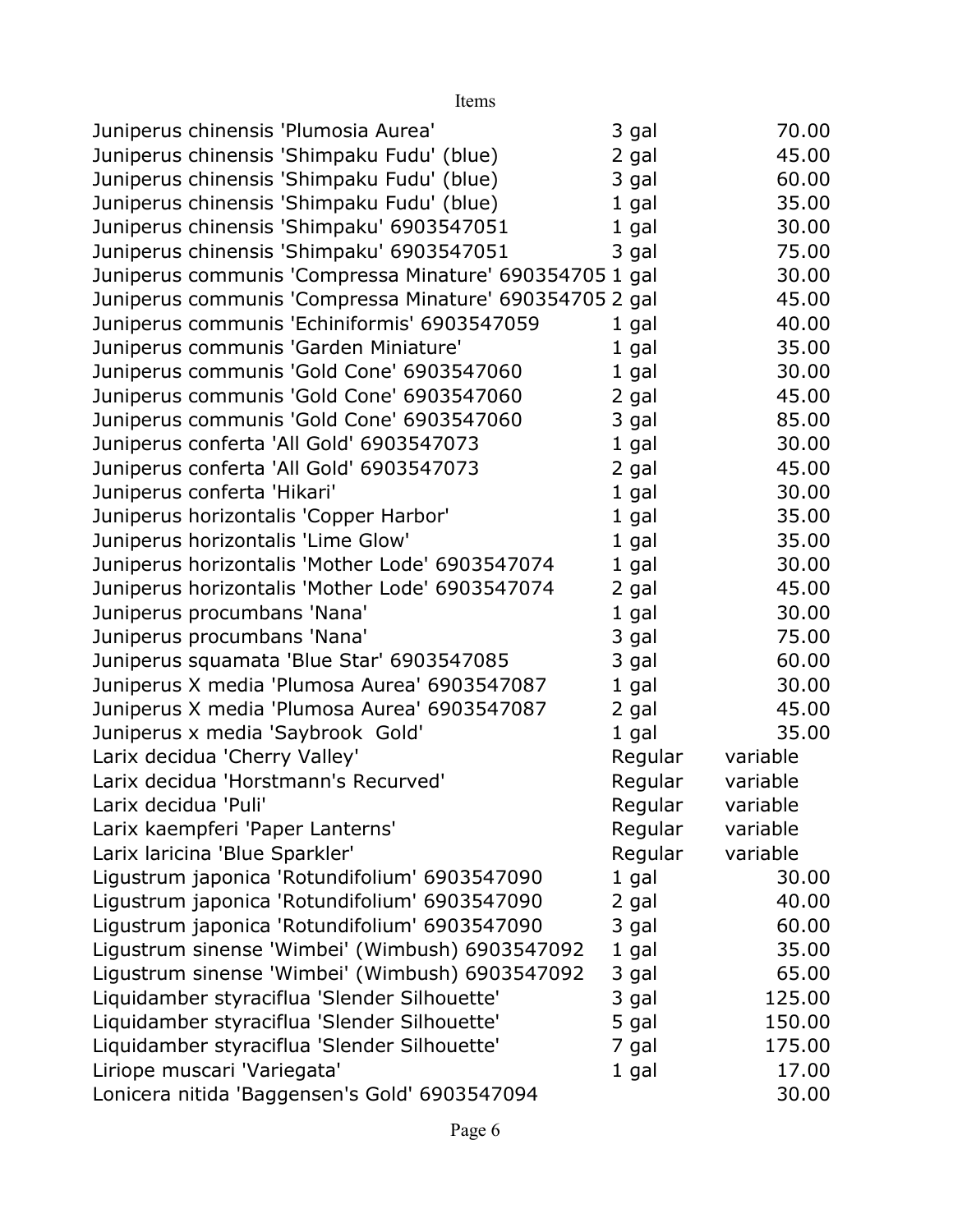| Items                                                   |                 |          |
|---------------------------------------------------------|-----------------|----------|
| Mahonia 'Nervousa'                                      | 2 gal           | 40.00    |
| Metasequoia glyptostroboides 'Sihouette'                | Regular         | variable |
| Microbiota 6903547096                                   | 2 gal           | 50.00    |
| Microbiota decussata 'Carnival'                         | 1 gal           | 35.00    |
| Microbiota decussata 'Carnival'                         | 2 gal           | 55.00    |
| Nyssa sylvatica 'Tupelo Tower'                          | 3 gal           | 130.00   |
| Nyssa sylvatica 'Tupelo Tower'                          | 5 gal           | 160.00   |
| Nyssa sylvatica 'Tupelo Tower'                          | 7 gal           | 175.00   |
| Perovskia atriplicifolia 'Denim 'n Lace' (Russian Sage) | 1 gal           | 20.00    |
| Picea abies 'Pendula' 6903547394                        | 3 gal           | 125.00   |
| Picea abies 'Pendula' 6903547394                        | 7 gal           | 225.00   |
| Picea pungens 'Niemetz' 6903547158                      |                 | 0.00     |
| Picea abies 'Acorona Pusch' 6903547102                  | 2 gal           | 50.00    |
| Picea abies 'Acrocona' 6903547101                       | 5 gal           | 0.00     |
| Picea abies 'Acrocona' 6903547101                       | 3 gal           | 125.00   |
| Picea abies 'Clanbrassiliana' 6903547106                | 7 gal           | 140.00   |
| Picea abies 'Dandylion' 6903547109                      | 3 gal           | 125.00   |
| Picea abies 'Farnsburg' 6903547111                      | 3 gal           | 125.00   |
| Picea abies 'Gold Drift' 6903547113                     | 6 gal           | 225.00   |
| Picea abies 'Gold Drift' 6903547113                     | 2 gal           | 60.00    |
| Picea abies 'Gold Drift' 6903547113                     | 3 gal           | 125.00   |
| Picea abies 'Hereny'                                    | Regular         | variable |
| Picea abies 'Hupp's Gold Bell'                          | 6 gal           | 250.00   |
| Picea abies 'Kamon'                                     | Regular         | variable |
| Picea abies 'Kellerman's Blue Cameo'                    | 2 gal           | 85.00    |
| Picea abies 'Kellerman's Blue Cameo'                    | 3 gal           | 125.00   |
| Picea abies 'Kellerman's Blue Cameo'                    | 6 gal           | 225.00   |
| Picea abies 'Little Gem' 6903547114                     | $1$ gal         | 35.00    |
| Picea abies 'Pendula Major'                             | 3 gal           | 90.00    |
| Picea abies 'Pendula'                                   | 3 gal           | 125.00   |
| Picea abies 'Pendula'                                   | 7 gal           | 250.00   |
| Picea abies 'Saint James'                               | 2 gal           | 60.00    |
| Picea abies 'Sport'                                     | 1 gal           | 45.00    |
| Picea abies 'Sport'                                     | 2 gal           | 55.00    |
| Picea abies 'Tompa' 6903547121                          | 3 gal           | variable |
| Picea abies 'Tompa' 6903547121                          | 1 gal           | 30.00    |
| Picea abies 'Weeping Blue'                              | 6 gal           | 225.00   |
| Picea abies 'Weeping Blue'                              | $6$ gal $(5ft)$ | 275.00   |
| Picea abies 'Wingle's Weeper'                           | 5 gal           | 125.00   |
| Picea bicolor 'Howell's Tiger Tail'                     | 6 gal           | 225.00   |
| Picea breweriana 'Rock Truck Compact'                   | Regular         | variable |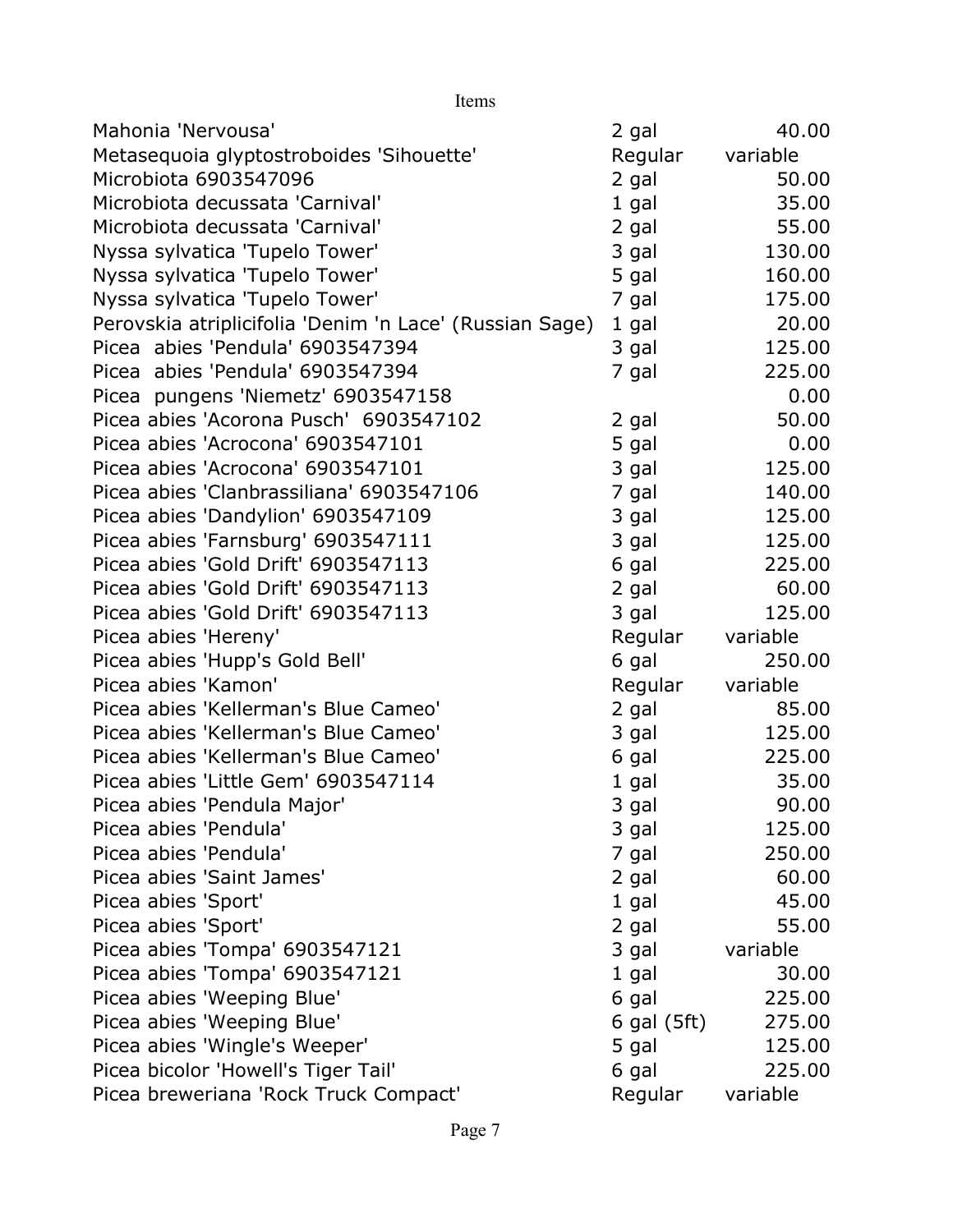| Items                                       |             |          |
|---------------------------------------------|-------------|----------|
| Picea glauca 'Alberta Globe' 6903547123     |             | 30.00    |
| Picea glauca 'Daisy White' 6903547127       | 5 gal       | 125.00   |
| Picea glauca 'Humpty Dumpty' 6903547128     | 2 gal       | 55.00    |
| Picea glauca 'Humpty Dumpty' 6903547128     | $1$ gal     | 30.00    |
| Picea glauca 'Rainbows End' 6903547131      | 5 gal       | 150.00   |
| Picea glauca 'Sander's Fastigiate'          | 2 gal       | 50.00    |
| Picea glauca 'Sanderi' 6903547133           | $1$ gal     | 30.00    |
| Picea glauca 'Sanderi' 6903547133           | 3 gal young | 60.00    |
| Picea glauca 'Sanderi' 6903547133           | 3 gal       | 125.00   |
| Picea mariana 'Ericoides' 6903547142        | $1$ gal     | 45.00    |
| Picea omorika 'Bruns'                       | 10 gal      | 350.00   |
| Picea omorika 'Kuck Weeping' 6903547145     | 7 gal       | 160.00   |
| Picea omorika 'Kuck Weeping' 6903547145     | 3 gal       | 100.00   |
| Picea omorika 'Pendula Bruns' 6903547146    | 5 gal       | 150.00   |
| Picea omorika 'Peve Tijn'                   | Regular     | variable |
| Picea orientalis 'Aureopsicata'             | Regular     | variable |
| Picea orientalis 'Bergmans Gem' 6903547147  | 2 gal       | 80.00    |
| Picea orientalis 'Gracilis'                 | 3 gal       | 80.00    |
| Picea orientalis 'Skylands' 6903547149      | 6 gal       | 225.00   |
| Picea pungens 'Blaue Kissen' 6903547151     | 2 gal       | 90.00    |
| Picea pungens 'Blaue Kissen' 6903547151     | 3 gal       | 100.00   |
| Picea pungens 'Blue Pearl' 6903547152       | 2 gal       | 80.00    |
| Picea pungens 'Blue Totem'                  | Regular     | variable |
| Picea pungens 'Brynek' 6903547153           |             | 50.00    |
| Picea pungens 'Cascade Campfire'            | Regular     | variable |
| Picea pungens 'Fat Albert' 6903547154       | 5 gal       | 100.00   |
| Picea pungens 'Iseli Fastigiate' 6903547156 |             | 75.00    |
| Picea pungens 'Mesa Verde' 6903547157       |             | 99.00    |
| Picea pungens 'Mrs. Cesarini' 6903547430    | 2 gal       | 90.00    |
| Picea pungens 'The Blues' 6903547160        | 3 gal       | 125.00   |
| Picea pungens 'The Blues' 6903547160        | 6 gal       | 240.00   |
| Picea rubens 'H B Hexenbesen' 6903547161    | 5 gal       | 135.00   |
| Pieris japonica 'Cavitine' 6903547163       | $1$ gal     | 35.00    |
| Pieris japonica 'Little Heath' 6903547164   | 1 gal       | 35.00    |
| Pieris japonica 'Little Heath' 6903547164   | 2 gal       | 45.00    |
| Pieris japonica 'Little Heath' 6903547164   | 3 gal       | variable |
| Pieris japonica 'Pygmea'                    | 1 gal       | 35.00    |
| Pinus mugo 'Cranberry Candles' 6903547189   | 1 gal       | 30.00    |
| Pinus nigra 'Brepo' 6903547200              | 5 gal       | 170.00   |
| Pinus parvifola 'Early Cone' 6903547422     | 3 gal       | 75.00    |
| Pinus parvifola 'Early Cone' 6903547422     | 2 gal       | 60.00    |

## Page 8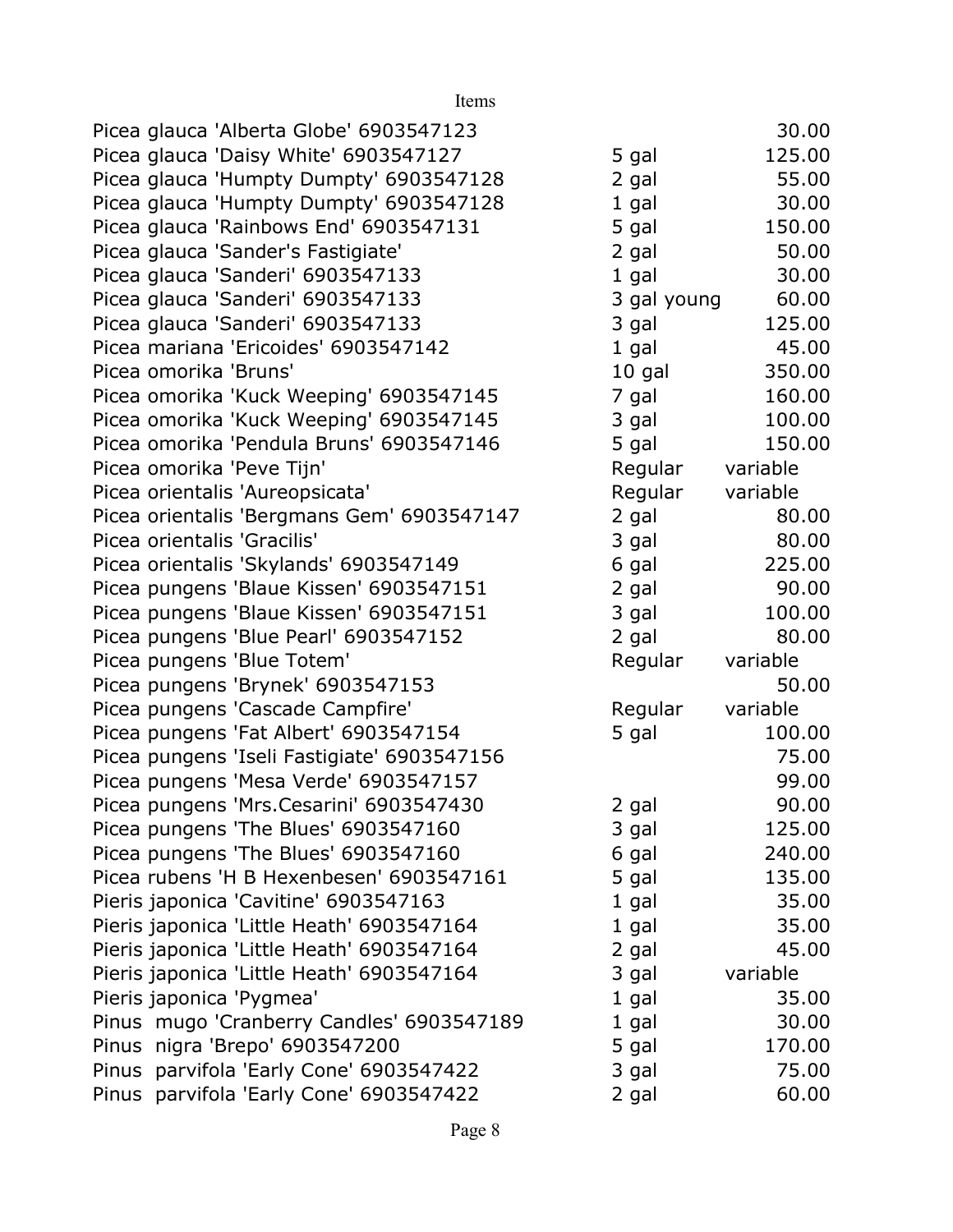| Items                                                      |         |          |
|------------------------------------------------------------|---------|----------|
| Pinus strobiformis 'Cornado' 6903547403                    | 3 gal   | 65.00    |
| Pinus strobus 'Biltmore Blue' 6903547231                   | 2 gal   | 60.00    |
| Pinus strobus 'Biltmore Blue' 6903547231                   | 3 gal   | 125.00   |
| Pinus strobus 'Stowe's Pillar' 6903547260                  | 3 gal   | 125.00   |
| Pinus strobus 'Stowe's Pillar' 6903547260                  | 7 gal   | 175.00   |
| Pinus densiflora 'Golden Ghost'                            | Regular | variable |
| Pinus densiflora 'Jane Kluis'                              | Regular | variable |
| Pinus densiformis 'Burke's Red Varigated' 6903547171 3 gal |         | 125.00   |
| Pinus densiformis 'Burke's Red Varigated' 6903547171 5 gal |         | 225.00   |
| Pinus densiformis 'Burke's Red Varigated' 6903547171 7 gal |         | 250.00   |
| Pinus densiformis 'Low Glow' 6903547391                    | 3 gal   | 150.00   |
| Pinus flexilis 'Cesarini Blue'                             | 3 gal   | 225.00   |
| Pinus flexilis 'Glauca Reflexa'                            | 6 gal   | 225.00   |
| Pinus flexilis 'Millcreek'                                 | Regular | variable |
| Pinus heldreichii 'Compact Gem' 6903547178                 | 5 gal   | 125.00   |
| Pinus heldreichii 'Compact Gem' 6903547178                 | 3 gal   | 100.00   |
| Pinus heldreichii 'Irish Bell' 6903547182                  | 6 gal   | 225.00   |
| Pinus heldreichii 'Mint Truffle' 6903547183                |         | 70.00    |
| Pinus heldreichii 'Schmidtii' 6903547184                   | 2 gal   | 90.00    |
| Pinus koraiensis 'Silver Ray'                              | Regular | variable |
| Pinus leucoderis 'Kaleidoscope'                            | Regular | variable |
| Pinus mugo 'Amber Glow' 6903547186                         | 3 gal   | 65.00    |
| Pinus mugo 'Amber Glow' 6903547186                         | 2 gal   | 50.00    |
| Pinus mugo 'Carsten's Wintergold' 6903547188               | $1$ gal | 50.00    |
| Pinus mugo 'Cranberry Candles' 6903547190                  | $1$ gal | 30.00    |
| Pinus mugo 'Gnome' 6903547191                              | 3 gal   | 75.00    |
| Pinus mugo 'Jakobsen' 6903547193                           |         | 40.00    |
| Pinus mugo 'Sherwood Compact'                              | 1 gal   | 50.00    |
| Pinus mugo 'Sherwood Compact'                              | 2 gal   | 85.00    |
| Pinus nigra 'Black Prince' 6903547199                      |         | 40.00    |
| Pinus nigra 'Black Prince' 6903547199                      | 5 gal   | 150.00   |
| Pinus nigra 'Hornibrookiana'                               | Regular | variable |
| Pinus nigra "Pierrick Bregeon'                             | Regular | variable |
| Pinus parvaflora "Hagaromo"                                | 2 gal   | 85.00    |
| Pinus parvaflora 'Adcock's Dwarf'                          | 2 gal   | 60.00    |
| Pinus parvaflora 'Adcock's Dwarf'                          | 6 gal   | 225.00   |
| Pinus parviflora 'Aoi' 6903547202                          | 5 gal   | 150.00   |
| Pinus parviflora 'Aoi' 6903547202                          | 7 gal   | 245.00   |
| Pinus parviflora 'Azuma Goyo' (aka Pent Azuma) 6903! 2 gal |         | 80.00    |
| Pinus parviflora 'Azuma Goyo' (aka Pent Azuma) 6903! 6 gal |         | variable |
| Pinus parviflora 'Azuma Goyo' (aka Pent Azuma) 6903! 3 gal |         | 150.00   |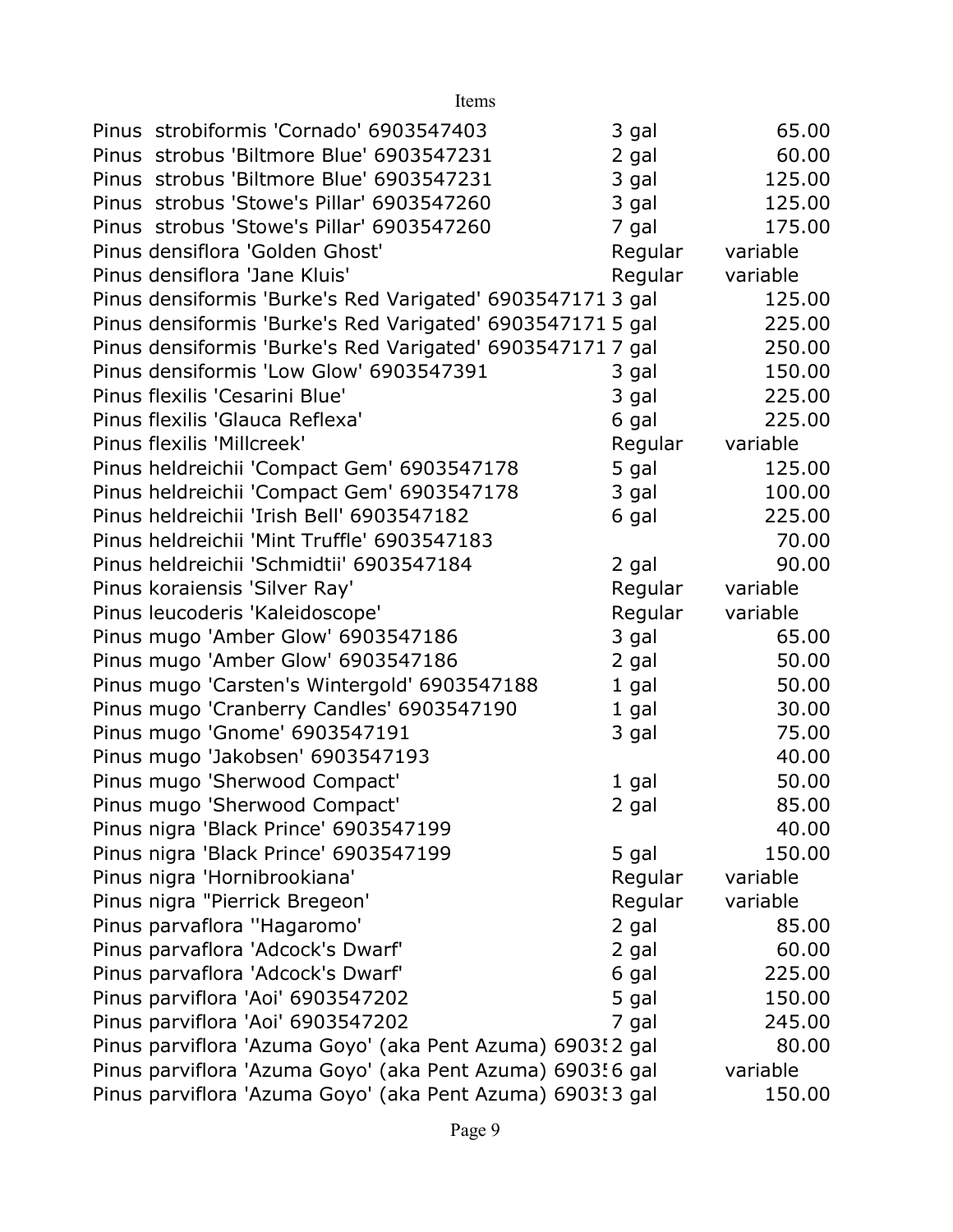| Pinus parviflora 'Bergman' 6903547204         | 2 gal          | 80.00    |
|-----------------------------------------------|----------------|----------|
| Pinus parviflora 'Bonnie Bergman' 6903547206  | 2 gal          | 60.00    |
| Pinus parviflora 'Bonnie Bergman' 6903547206  | 3 gal young    | 90.00    |
| Pinus parviflora 'Bonnie Bergman' 6903547206  | 3 gal          | 125.00   |
| Pinus parviflora 'Brevifolia'                 | 5 gal          | 145.00   |
| Pinus parviflora 'Brevifolia'                 | 3 gal          | 125.00   |
| Pinus parviflora 'Catherine Elizabeth'        | 2 gal          | 60.00    |
| Pinus parviflora 'Fukai'                      | 2 gal          | 60.00    |
| Pinus parviflora 'Fukuzumi' 6903547212        | 3 gal          | 75.00    |
| Pinus parviflora 'Fukuzumi' 6903547212        | 3 gal          | 125.00   |
| Pinus parviflora 'Gimborns Ideal' 6903547215  | 5 gal          | 125.00   |
| Pinus parviflora 'Hagaromo'                   | 2 gal          | 85.00    |
| Pinus parviflora 'Ibocan'                     | 7 gal          | 250.00   |
| Pinus parviflora 'Kinpo'                      | Regular        | variable |
| Pinus parviflora 'Koru'                       | Regular        | variable |
| Pinus parviflora 'Reganhold Broom'            | 3 gal          | 100.00   |
| Pinus parviflora 'Zushio'                     | 3 gal          | 80.00    |
| Pinus pungens 'Hupp Golden Flush'             | 6 gal          | 170.00   |
| Pinus rigida 'Wintertime'                     | Regular        | variable |
| Pinus rigida Sherman Eddy (12"std) 6903547222 |                | 50.00    |
| Pinus rigida Sherman Eddy (18"std) 6903547223 |                | 60.00    |
| Pinus strobiformis 'Coranado' 6903547224      | 7 gal          | 225.00   |
| Pinus strobiformis 'Foxtail'                  | Regular        | variable |
| Pinus strobiformis 'Loma Linda'               | 3 gal          | 100.00   |
| Pinus strobus 'Beran' 6903547227              | 1 gal          | 40.00    |
| Pinus strobus 'Beran' 6903547227              | 2 gal          | 55.00    |
| Pinus strobus 'Beran' 6903547227              | 3 gal          | 70.00    |
| Pinus strobus 'Beran' 6903547227              | 5 gal          | 150.00   |
| Pinus strobus 'Bergmans Varigated' 6903547230 | 7 gal          | 170.00   |
| Pinus strobus 'Bloomer's Dark Globe'          | 3 gal          | 100.00   |
| Pinus strobus 'Blue Clovers'                  | Regular        | variable |
| Pinus strobus 'Blue Shag' 6903547234          | 2 gal          | 80.00    |
| Pinus strobus 'Blue Shag' 6903547234          | 6 gal          | 125.00   |
| Pinus strobus 'Elkins Dwarf' 6903547236       | 2 ft std       | 60.00    |
| Pinus strobus 'Elkins Dwarf' 6903547236       | 3 ft std       | 185.00   |
| Pinus strobus 'Elkins Dwarf' 6903547236       | 3 gal          | 155.00   |
| Pinus strobus 'Louie' 6903547244              | 3 gal          | 150.00   |
| Pinus strobus 'Louie' 6903547244              | 7 gal          | 225.00   |
| Pinus strobus 'Loveable Fuzzball' 6903547245  |                | 40.00    |
| Pinus strobus 'Niagra Falls' 6903547251       | 5 gal          | 250.00   |
| Pinus strobus 'Niagra Falls' 6903547251       | 3 gal (1 ft. : | 100.00   |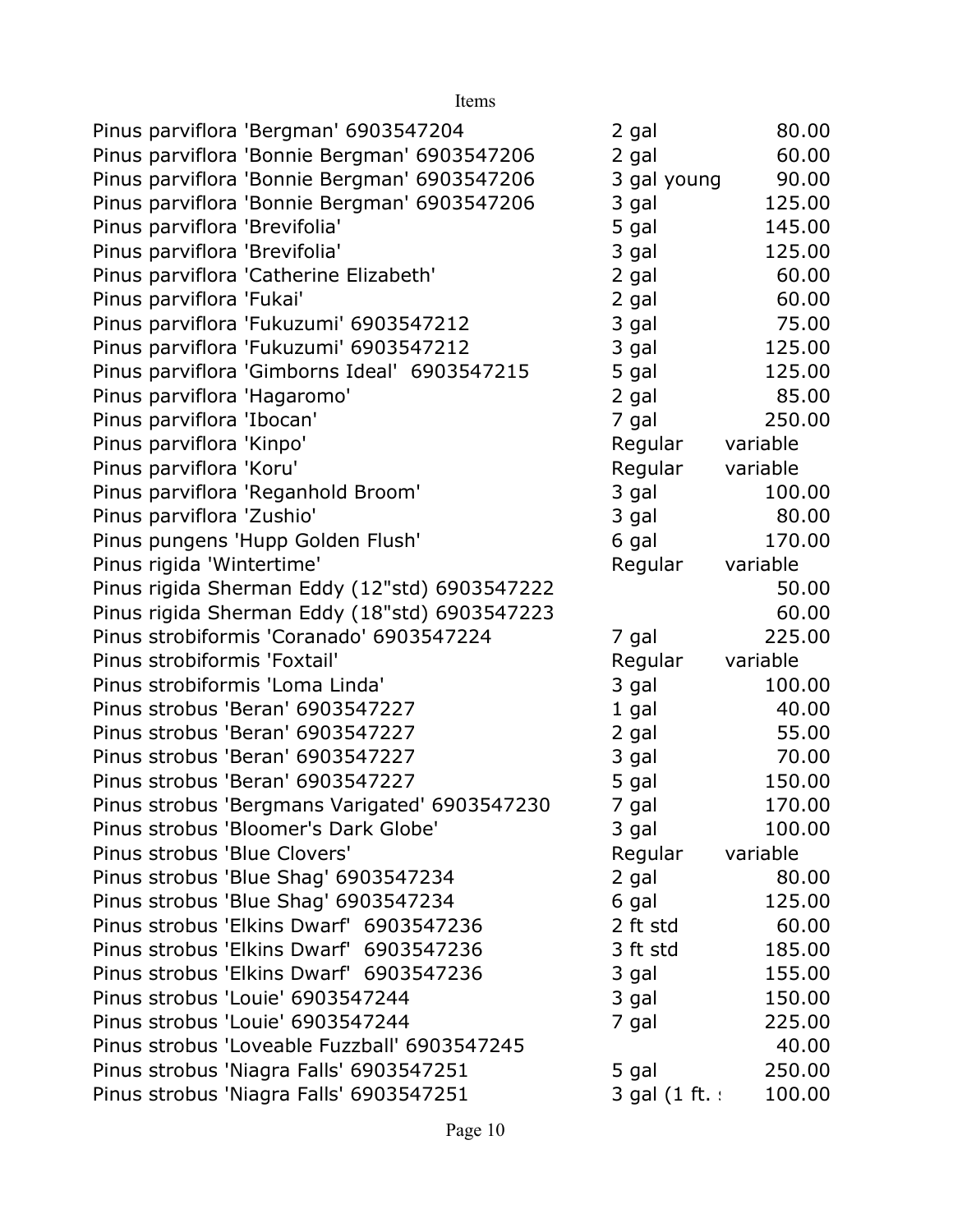Items

| Pinus strobus 'Pendula' 6903547255             | 3 gal   | 100.00   |
|------------------------------------------------|---------|----------|
| Pinus strobus 'Pendula' 6903547255             | 5 gal   | 125.00   |
| Pinus strobus 'Sea Urchin' 6903547256          | 3 gal   | 100.00   |
| Pinus strobus 'Tiny Kurls'                     | Regular | variable |
| Pinus strobus 'Weston Elf' 6903547261          |         | 50.00    |
| Pinus strobus 'Winter Gold'                    | Regular | 75.00    |
| Pinus sylvestris 'Bonna'                       | 3 gal   | 60.00    |
| Pinus sylvestris 'Bonna'                       | 5 gal   | 100.00   |
| Pinus sylvestris 'Green Penguin'               | 1 gal   | 50.00    |
| Pinus sylvestris 'Inverleith'                  | Regular | variable |
| Pinus sylvestris 'Mitsch's Weeping'            | Regular | variable |
| Pinus sylvestris 'Moseri'                      | Regular | variable |
| Pinus sylvestris 'Nisbet's Gold'               | Regular | variable |
| Pinus thubergii 'Shirome janome'               | Regular | variable |
| PInus thunbergiana 'Baker Street Broom'        | Regular | variable |
| Pinus thunbergiana 'Ban Shosho' 6903547265     | 3 gal   | 100.00   |
| Pinus thunbergiana 'Koto Buki'                 | 1 gal   | variable |
| Pinus thunbergiana 'Koto Buki'                 | 5 gal   | 225.00   |
| Pinus thunbergiana 'Koto Buki'                 | 2 gal   | 80.00    |
| Pinus thunbergiana 'Occulus Dragonis'          | 3 gal   | 125.00   |
| Pinus thunbergiana 'Shirome janome'            | Regular | variable |
| Pinus thunbergiana 'Thunderhead' 6903547268    | 7 gal   | 250.00   |
| Pinus thunbergiana 'Whiskey Hill Thundercloud' | Regular | variable |
| Pinus thunbergii 'Emory's Dwarf'               | 2 gal   | 50.00    |
| Pinus uncinata 'Maja'                          | 2 gal   | 55.00    |
| Pinus virginiana 'Wate's Golden'               | Regular | variable |
| Pinus x schwerinii 'Weithorst'                 | Regular | variable |
| Platyclatus orientalis 'Madurodam' 6903547272  |         | 80.00    |
| Platyclatus orientalis 'Morgan' 6903547273     |         | 60.00    |
| Poncirus trifoliata 'Flying Dragon' 6903547277 | 2 gal   | 55.00    |
| Poncirus trifoliata 'Flying Dragon' 6903547277 | 3 gal   | 80.00    |
| Rhododendron 'Ramapo' 6903547278               | 1 gal   | 30.00    |
| Rhododendron 'Ramapo' 6903547278               | 2 gal   | 45.00    |
| Rhododendron azalea 'Flame Creeper' 6903547279 | 2 gal   | 40.00    |
| Syringa patula 'Miss Kim'                      | 1 gal   | 30.00    |
| Syringa Patula 'Tinkerbell' 6903547281         |         | 25.00    |
| Syringa patula 'Tiny Dancer' 6903547415        | 1 gal   | 30.00    |
| Syringa patula 'Tiny Dancer' 6903547415        | 2 gal   | 45.00    |
| Syringa patula 'Tiny Dancer' 6903547415        | 5 gal   | 70.00    |
| Taxodium distichum 'Peve Minaret' 6903547286   |         | 90.00    |
| Taxodium distichum 'Seacrest'                  | 2 gal   | 80.00    |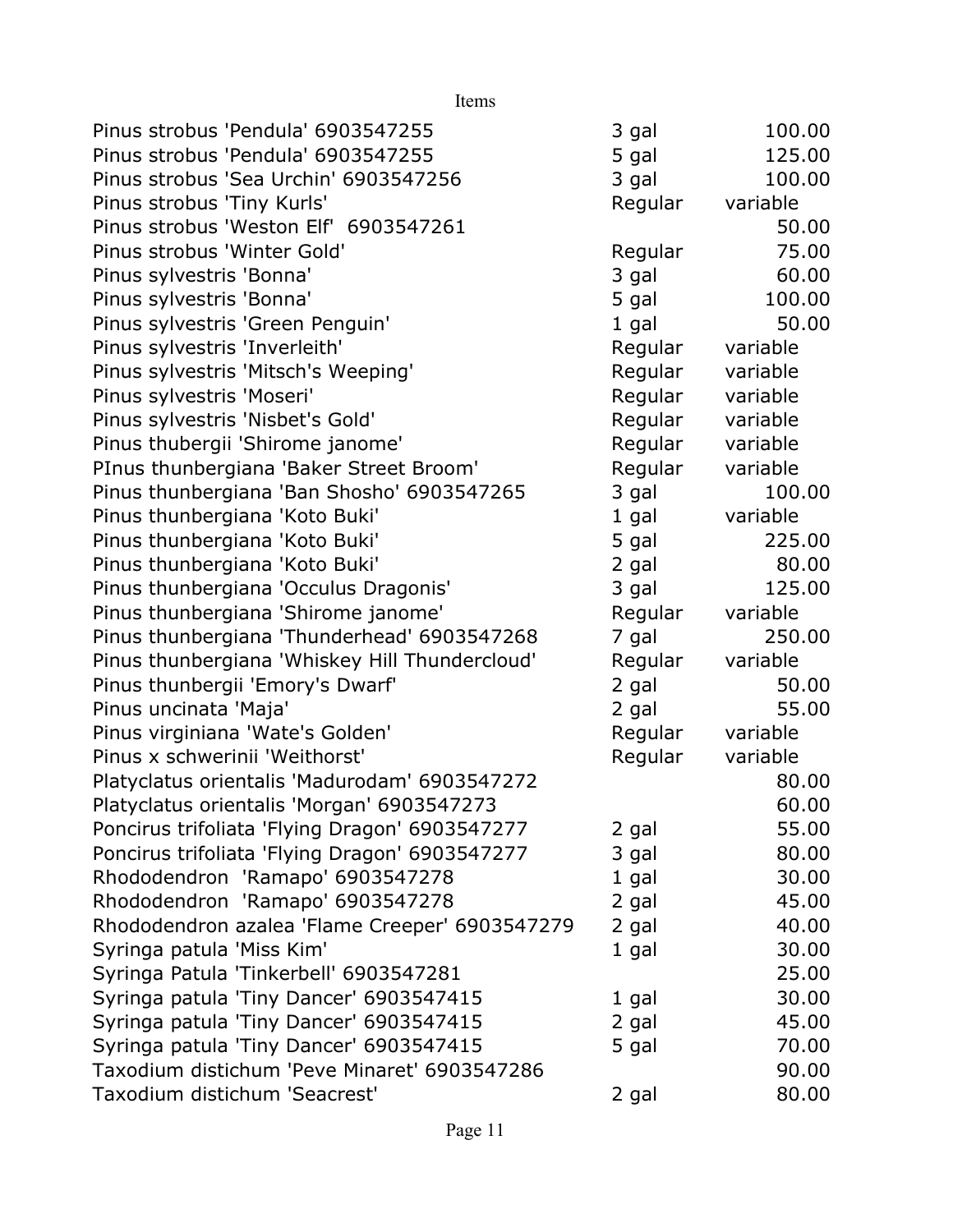| Items                                                     |         |          |
|-----------------------------------------------------------|---------|----------|
| Taxus baccata 'Standishii' 6903547287                     | 1 gal   | 35.00    |
| Taxus baccata 'Standishii' 6903547287                     | 2 gal   | 45.00    |
| Taxus baccata 'Standishii' 6903547287                     | 3 gal   | 75.00    |
| Taxus baccata 'Watnong Gold' 6903547289                   | 1 gal   | 30.00    |
| Taxus baccata 'Watnong Gold' 6903547289                   | 3 gal   | 65.00    |
| Taxus cuspidata 'Aurea Nana'                              | 2 gal   | 45.00    |
| Taxus cuspidata 'Aurescens' 6903547292                    | 1 gal   | 30.00    |
| Taxus cuspidata 'Aurescens' 6903547292                    | 2 gal   | 45.00    |
| Taxus cuspidata 'Emerald Spreader'                        | 2 gal   | 45.00    |
| Taxus x media 'Maureen' 6903547295                        | $1$ gal | 30.00    |
| Taxus x media 'Maureen' 6903547295                        | 2 gal   | 45.00    |
| Taxus x media 'Maureen' 6903547295                        | 3 gal   | 65.00    |
| Taxus x media 'Saint Bridges' 6903547426                  | $1$ gal | 30.00    |
| Taxus X-media 'Tauntonii' 6903547300                      | 1 gal   | 30.00    |
| Taxus X-media 'Tauntonii' 6903547300                      | 2 gal   | 45.00    |
| Thuja occidentalis 'Danica' 6903547306                    |         | 60.00    |
| Thuja occidentalis 'Degroots Spire'                       | 1 gal   | 30.00    |
| Thuja occidentalis 'Degroots Spire'                       | 3 gal   | 65.00    |
| Thuja occidentalis 'Emerald Green' (Smaragd) 690354.1 gal |         | 30.00    |
| Thuja occidentalis 'Harvest Moon'                         | 1 gal   | 30.00    |
| Thuja Occidentalis 'Pendula' 6903547399                   | 2 gal   | 45.00    |
| Thuja occidentalis 'Rhinegold Sport' 6903547321           | 3 gal   | 60.00    |
| Thuja occidentalis Holmstrup 6903547316                   | 1 gal   | 30.00    |
| Thuja occidentalis Ohlendorffii 6903547318                |         | 55.00    |
| Thuja occidentalis Sherwood Frost 6903547322              |         | 45.00    |
| Thuja occidentalis Sherwood Frost 6903547323              |         | 55.00    |
| Thuja occidentalis Yellow Ribbon 6903547324               | 1 gal   | 30.00    |
| Thuja oxidentalis 'Amber Wave'                            | 1 gal   | 30.00    |
| Thuja plicata 'Whipcord'                                  | Regular | variable |
| Thujopsis dolabrata 'Aurea' 6903547329                    | 3 gal   | 60.00    |
| Thujopsis dolabrata 'Aurea' 6903547329                    | 1 gal   | 45.00    |
| Thujopsis dolabrata 'Latifolia'6903547331                 | $1$ gal | 30.00    |
| Thujopsis dolabrata 'Latifolia'6903547331                 | 3 gal   | 70.00    |
| Thujopsis dolabrata 'Nana' 6903547335                     | 1 gal   | 30.00    |
| Thujopsis dolabrata 'Nana' 6903547335                     | 2 gal   | 50.00    |
| Thujopsis dolabrata 'Nana' 6903547335                     | 3 gal   | 75.00    |
| Thujopsis dolabrata 'Varigata' 6903547339                 | 1 gal   | 30.00    |
| Thujopsis dolabrata 'Varigata' 6903547339                 | 3 gal   | 60.00    |
| Tsuga canadensis 'Bennett' 6903547342                     | 3 gal   | 75.00    |
| Tsuga canadensis 'Cole's Prostrate' 6903547344            |         | 30.00    |
| Tsuga canadensis 'Curly' 6903547348                       | 1 gal   | 30.00    |